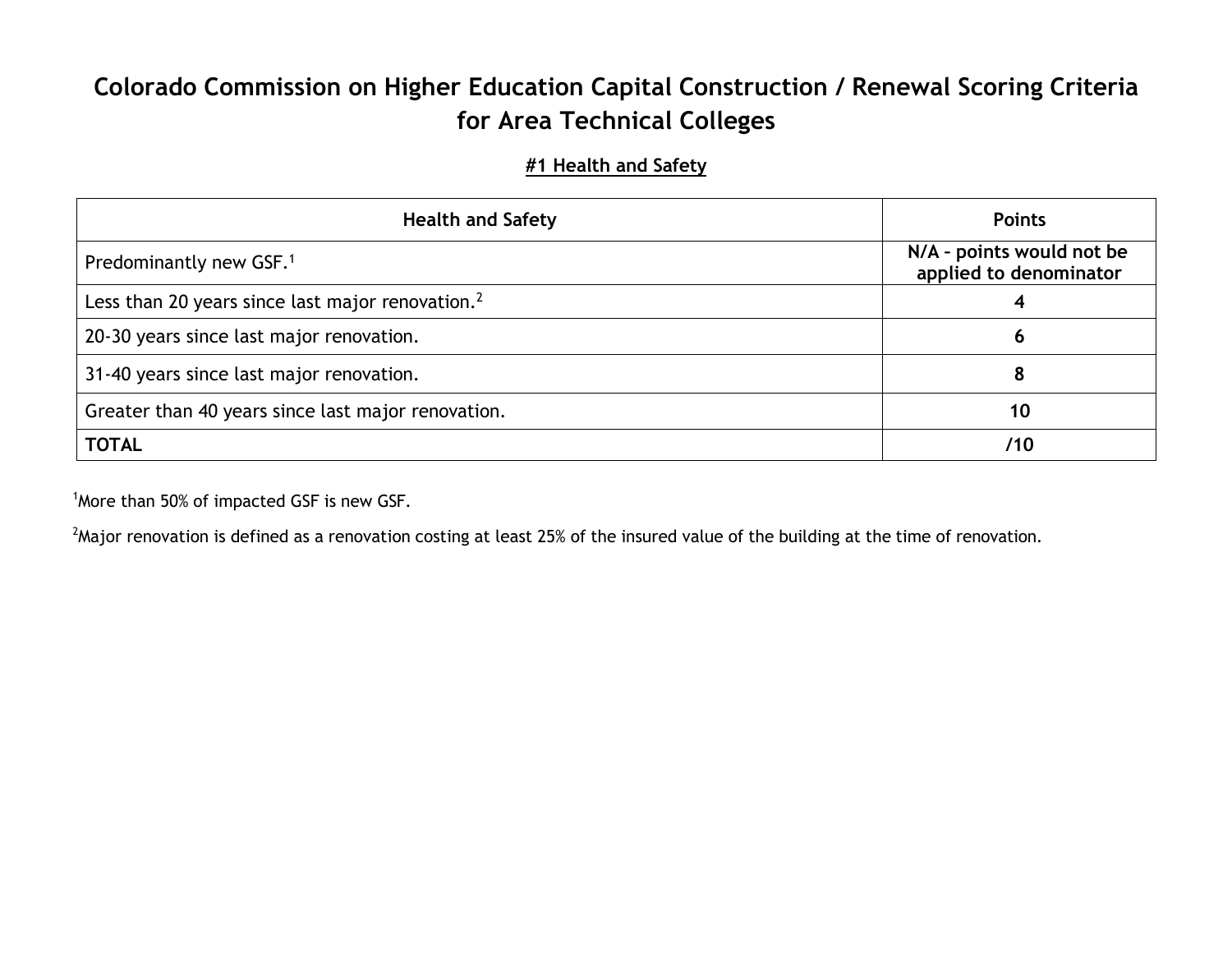#### **#2 Reduction of Deferred Maintenance**

| Reduction of Deferred Maintenance <sup>1</sup>                                         | <b>Points</b> |
|----------------------------------------------------------------------------------------|---------------|
| Does not address deferred maintenance backlog.                                         | 0             |
| 1-5% of project budget dedicated to reducing related deferred maintenance.             |               |
| 6-10% of project budget dedicated to reducing related deferred maintenance.            |               |
| 11-25% of project budget dedicated to reducing related deferred maintenance.           |               |
| 26-50% of project budget dedicated to reducing related deferred maintenance.           |               |
| Greater than 50% of project budget dedicated to reducing related deferred maintenance. |               |
| <b>TOTAL</b>                                                                           |               |

1Institution must describe and quantify deferred maintenance being addressed in request narrative or reference a controlled maintenance request.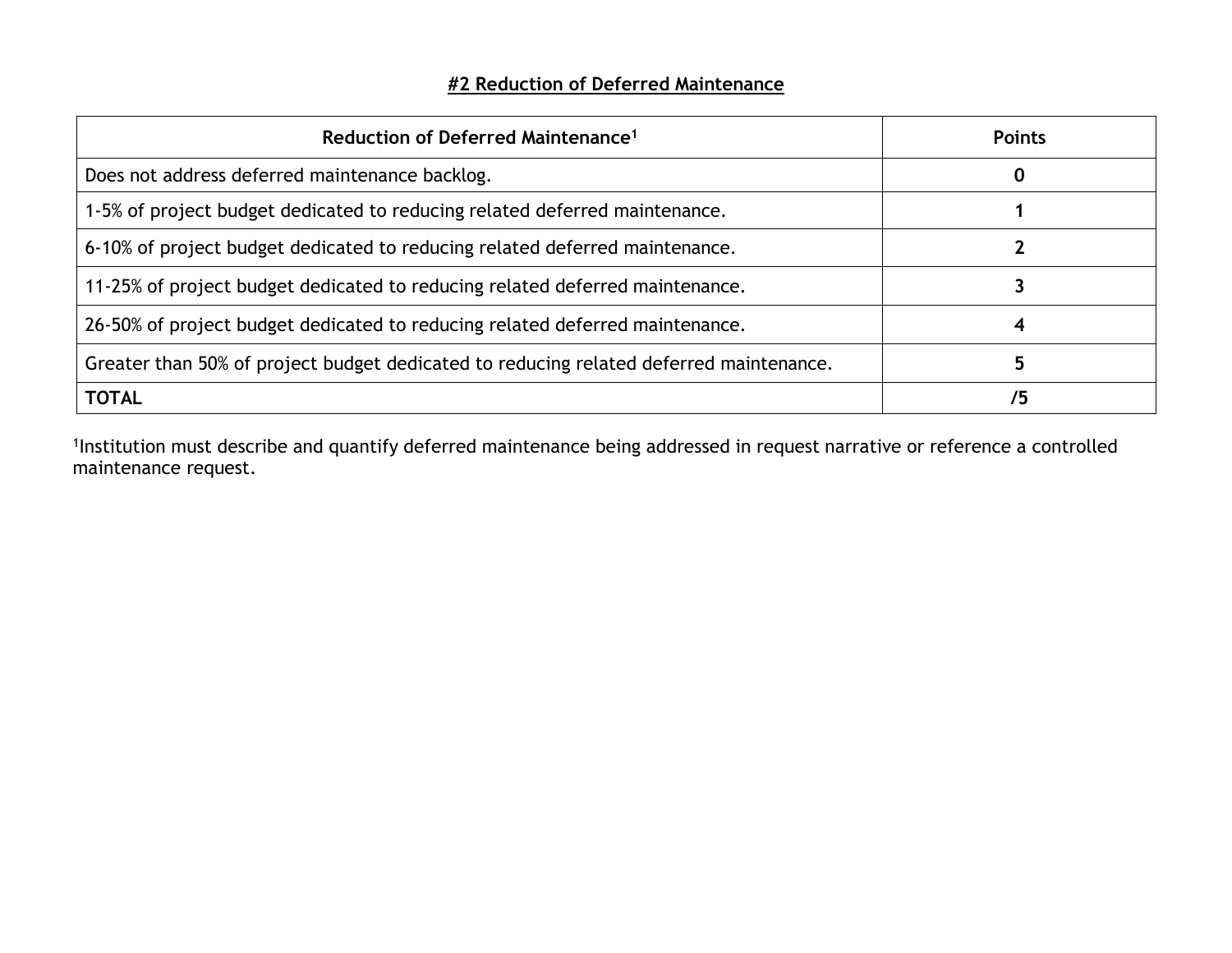#### **#3 Other Fund Sources1,2,3**

| <b>Other Fund Sources</b> | <b>Points</b> |
|---------------------------|---------------|
| $1 - 3%$                  |               |
| $3 - 6%$                  |               |
| $6 - 8%$                  | с             |
| Over 8%                   |               |
| <b>TOTAL</b>              | /8            |

<sup>1</sup>Additional cash contributions pledged after the submission deadline are welcome but will not be credited for scoring purposes.

<sup>2</sup>Student fees are discounted at 75%.

<sup>3</sup>The following prior cash contributions may be counted toward this criterion at 75%: (1) Program plan development, (2) Purchase of land made less than five years prior to request submission deadline. If such land has been used for revenue generating purposes in the meantime, the value of that revenue must be deducted. Please include past cash contributions in your narrative write up, not the cost detail form.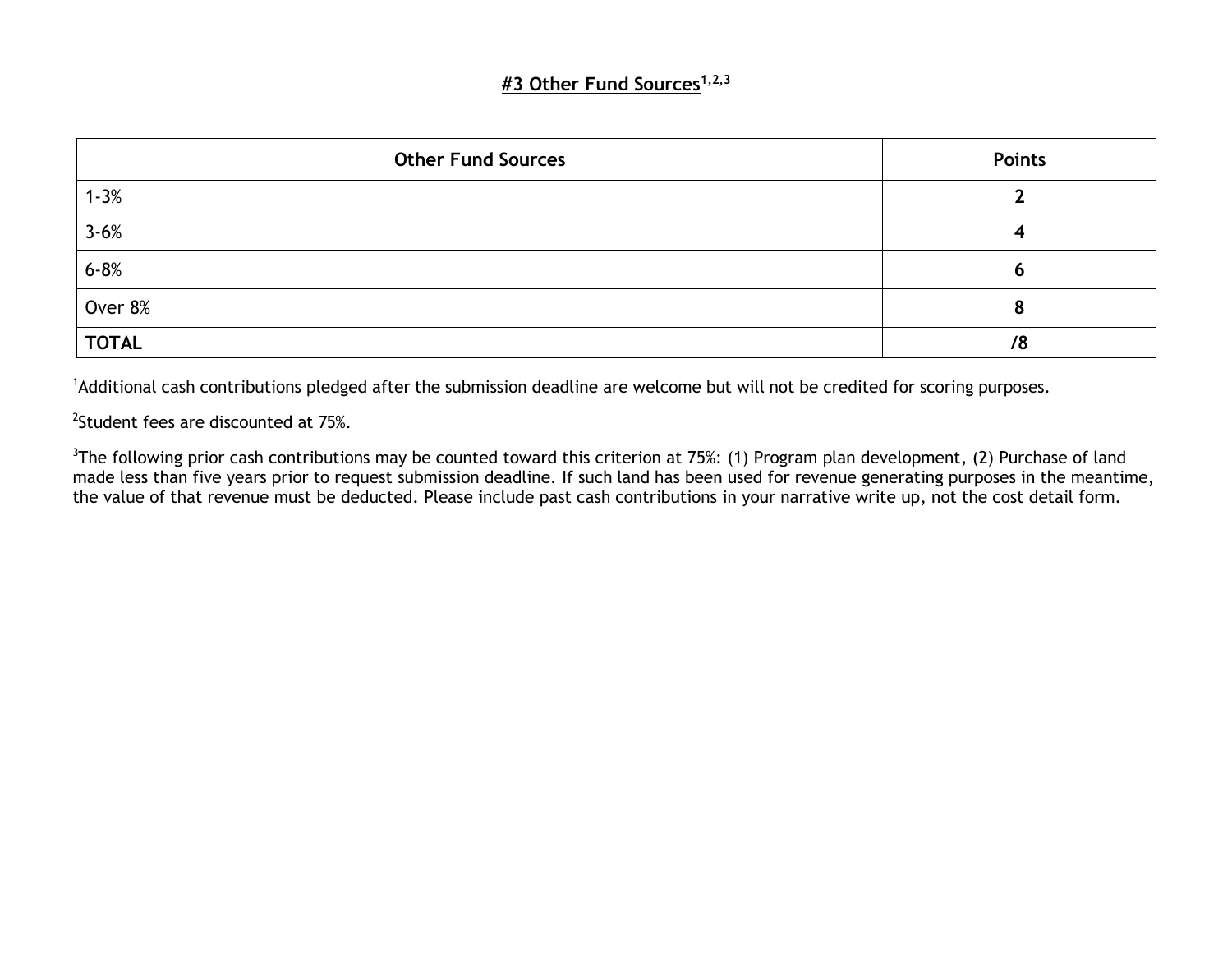## **#4 Space Needs Analysis**

| <b>Space Needs</b>                                                                                                                                                                                                                                                              | <b>Points</b>                                       |
|---------------------------------------------------------------------------------------------------------------------------------------------------------------------------------------------------------------------------------------------------------------------------------|-----------------------------------------------------|
| No Space Needs/Capital Renewal.                                                                                                                                                                                                                                                 | N/A - points would not be<br>applied to denominator |
| Programmatic space needs, not necessarily a shortage of space.                                                                                                                                                                                                                  |                                                     |
| Space need alleviated.                                                                                                                                                                                                                                                          |                                                     |
| Space need alleviated and impacts course/program waitlists, capped programs for which<br>there is excess demand, or new programs that cannot be reasonably located elsewhere.                                                                                                   | g                                                   |
| Impacts one of the top 10 occupations with the highest projected openings at the relevant<br>education level (associate's/postsecondary nondegree award; bachelor's;<br>master's/doctoral/professional) in the most recent Bureau of Labor Statistics projections. <sup>1</sup> | $+1$                                                |
| <b>TOTAL</b>                                                                                                                                                                                                                                                                    | /10                                                 |

<sup>1</sup> Lists of the top 10 occupations with the highest projected openings at the relevant education levels will be sent out by CDHE annually.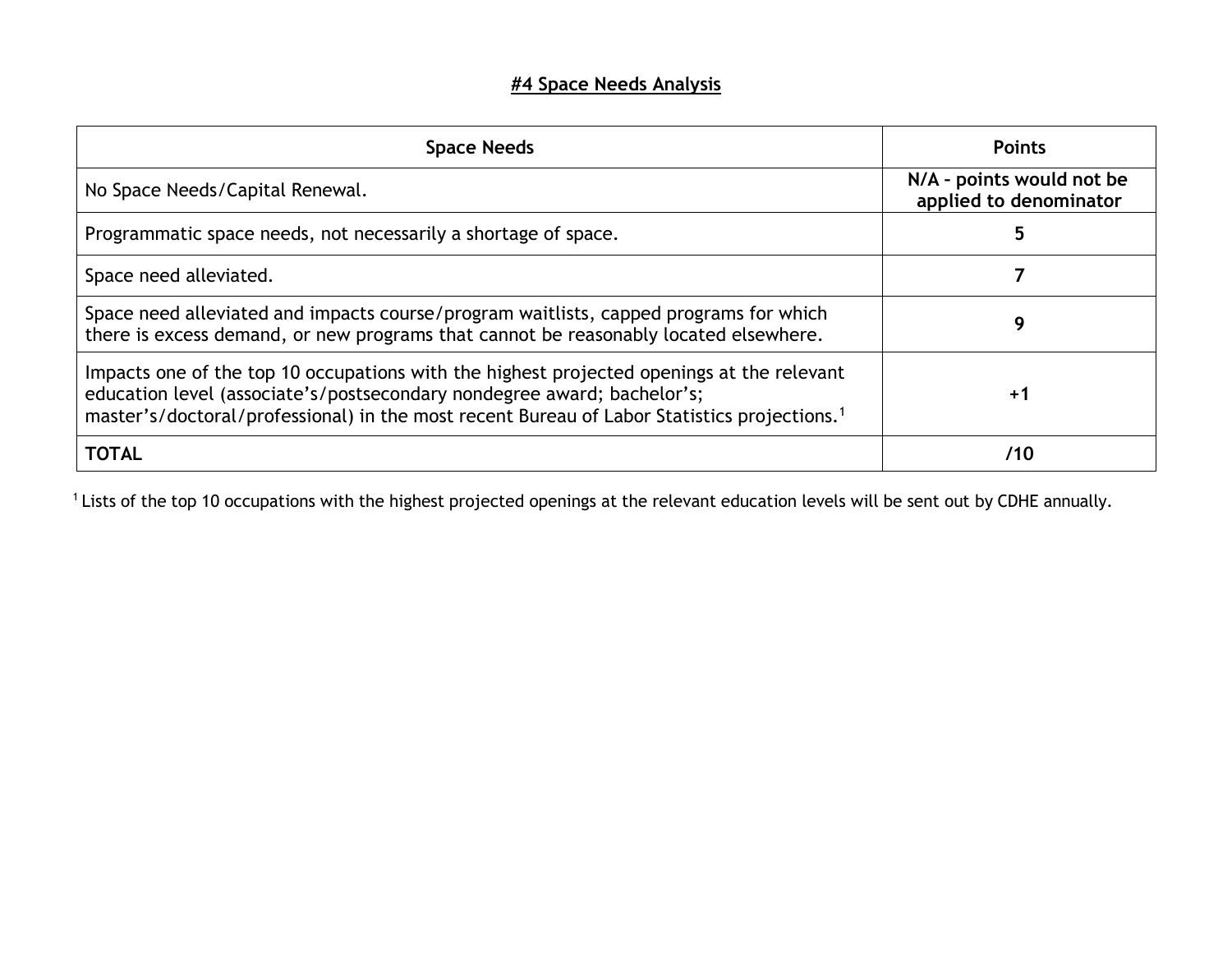## **#5 Achieves Strategic Plan Goals**

| <b>Achieves Goals</b>                                                                                                                                    | <b>Points</b> |
|----------------------------------------------------------------------------------------------------------------------------------------------------------|---------------|
| Articulates request's alignment with one or more of the strategic goals in the Colorado<br>Higher Education Strategic Plan, Colorado Rises. <sup>1</sup> |               |
| <b>TOTAL</b>                                                                                                                                             |               |

1 <http://masterplan.highered.colorado.gov/read-colorado-rises/>